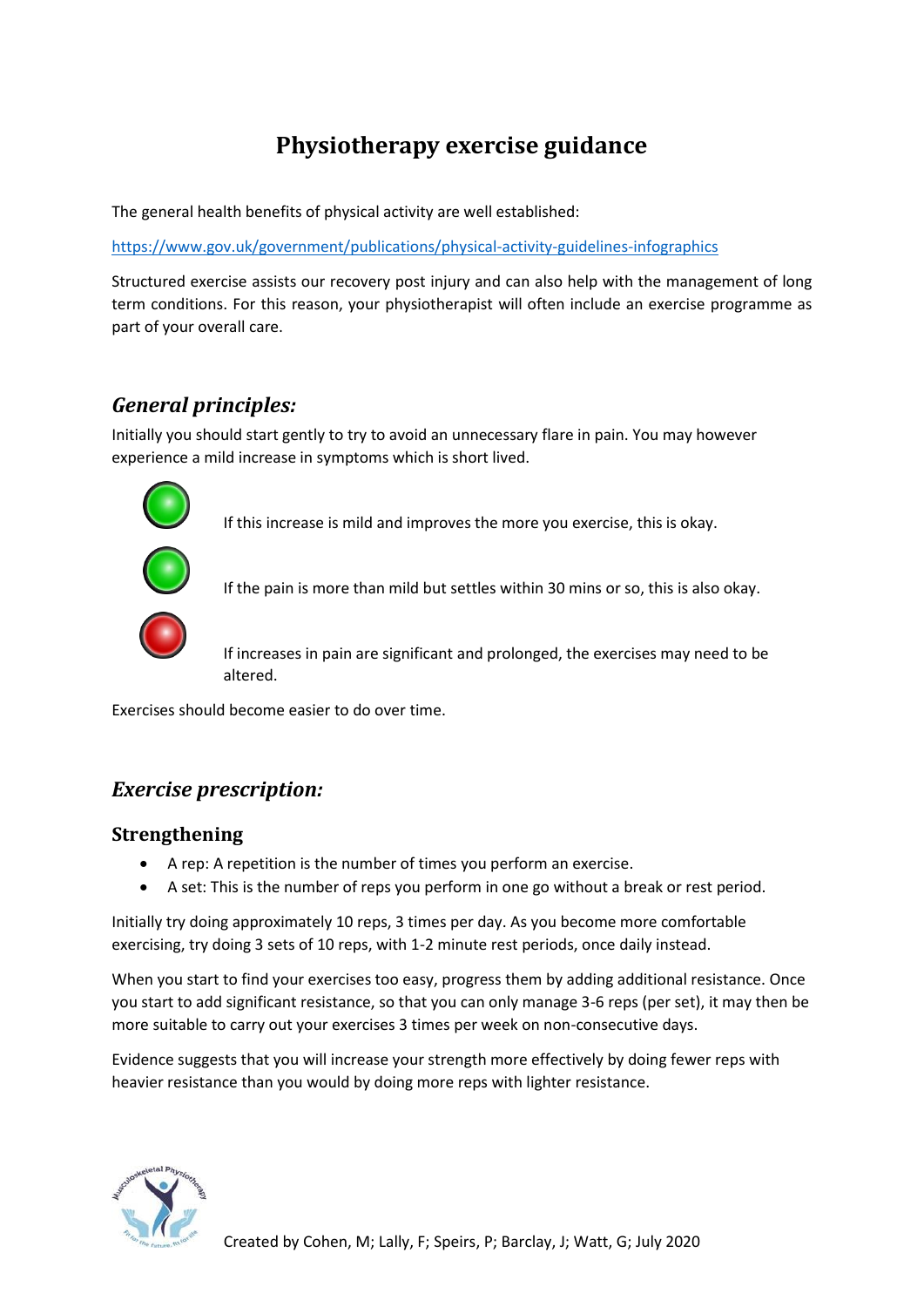## **Stretching**

Start by holding these for 10 seconds and progress to holding for 30 seconds as able. Repeat the stretch 2-4 times within each session.

# **Am I working at the right level?**

Below is a simple guide to help you to determine if the exercise you are undertaking is too little, too much or just right. This should be used as a guide only as every person's experience of pain and exercise is different. Bear in mind, increasing your ability to perform an exercise or a task is also a sign of improvement even if your pain levels stay the same. Improvements may vary from day to day, this can be dependent upon sleep, diet and many other factors. So stay positive and keep going even if it was easier the last time you exercised.



| <b>RPE SCALE</b>        |                           |
|-------------------------|---------------------------|
| 1                       | <b>Nothing</b>            |
| $\mathbf{2}$            | <b>Very Easy</b>          |
| 3                       | Easy                      |
| 4                       | <b>Comfortable</b>        |
| 5                       | <b>Somewhat Difficult</b> |
| 6                       | <b>Difficult</b>          |
| $\overline{\mathbf{z}}$ | <b>Hard</b>               |
| 8                       | <b>Very Hard</b>          |
| 9                       | <b>Extremely Hard</b>     |
| 10                      | <b>Maximal/Exhaustion</b> |

## **Step 2: Give yourself a score out of 10:**

(RPE is your Rate of Perceived Exertion, how hard you feel you are working)

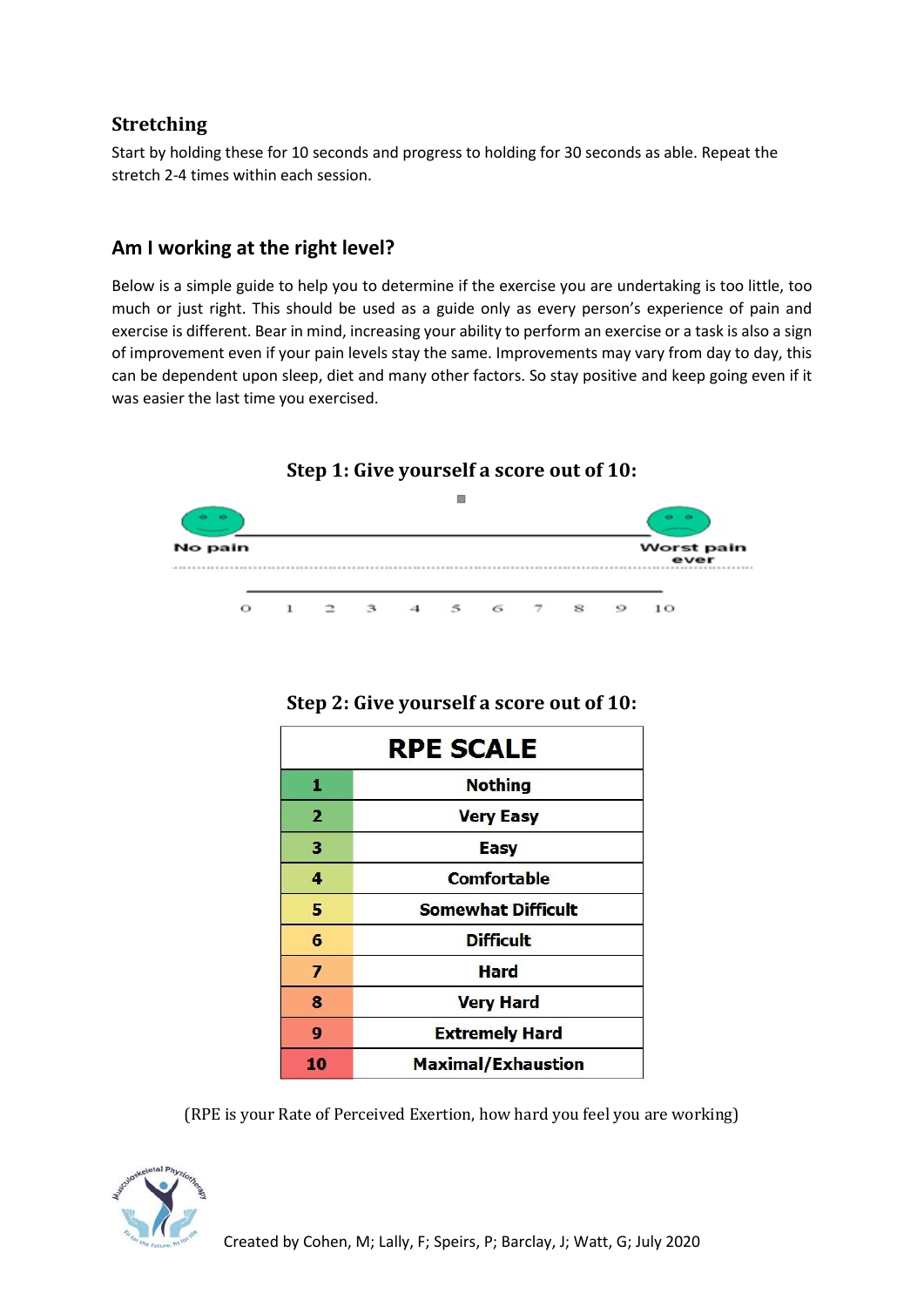#### **Step 3: Add both scores together:**

- The scores are taken while you are doing the exercise.
- If you score significantly less than 10 you might be able to work a little harder.
- If your score is around 10 you are likely to be working at the right level for you at this time.
- If you score significantly more than 10 you might need to reduce your exercise.

#### *Common issues…*



Take your time and gradually increase what you're doing and expect to have some 'exercise soreness' just like you would if you had been to a gym.



This is very common. If you're very sore perhaps have a day off / reduce your physio exercises but try and do some other form of activity that exercises a different part of the body.



If symptoms are worsening and this appears to be due to your exercises, speak to your physiotherapist.



Remember to go back and revisit this scoring method as things change over time.

To make your exercise sessions harder you can do a few things. Only change one of these factors at a time.

Add / increase the resistance.